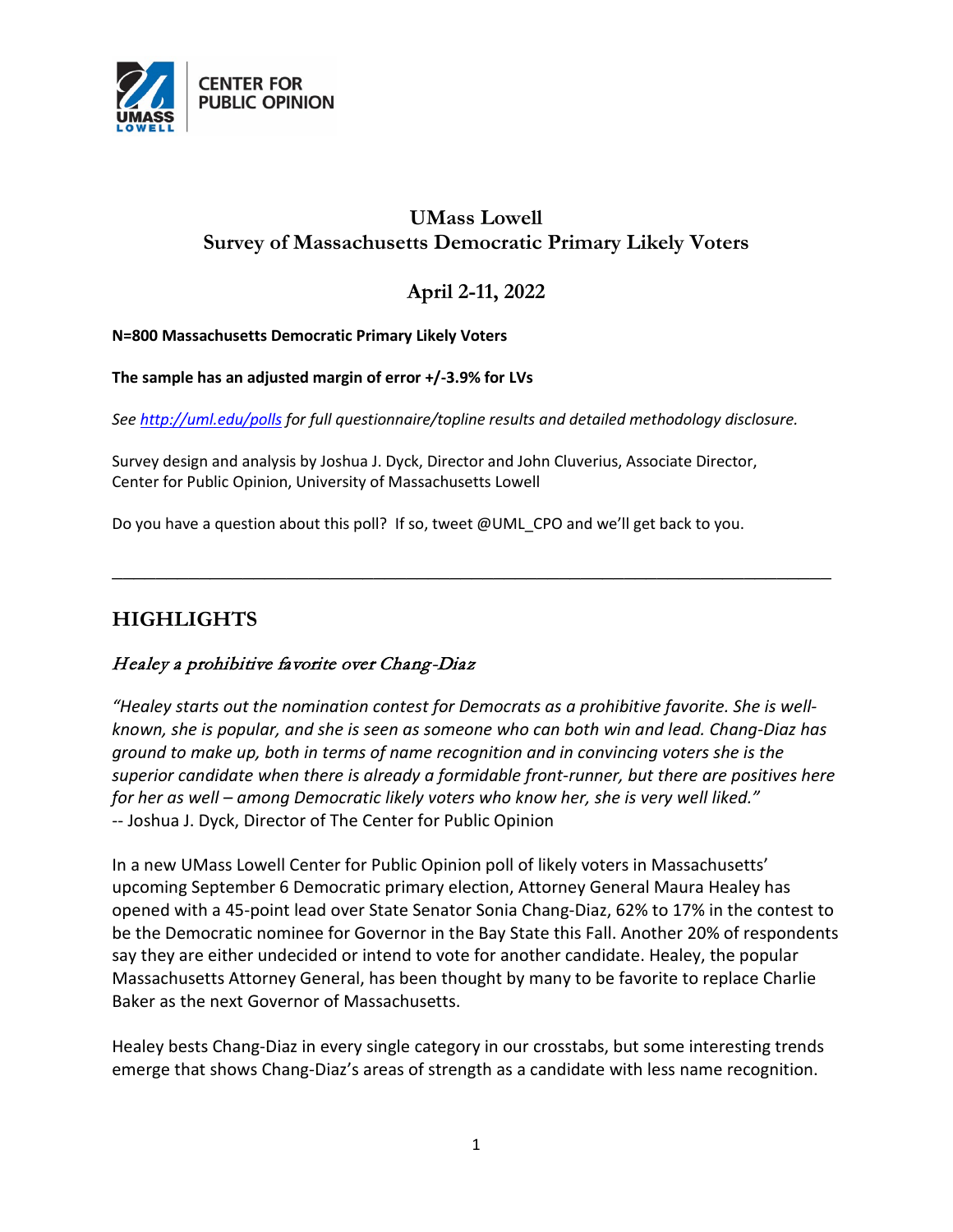

Notably, she does better, but still trails Healey among 18- to 44-year-olds, where Healey leads 44% to 28%, and among non-white likely voters, where Healey leads 41% to 28%.

Asked who is better suited to handle a series of issues, Healey is seen as the stronger candidate on the economy (+31), COVID-19 (+26), police reform (+25), and health care (+29). Healey is also seen as a stronger leader (+41), the candidate who best represents Massachusetts values (+29), the candidate who is most honest/trustworthy (+13), and most likely to win the general election (+55). Chang-Diaz leads on a single issue – who is best suited to handle race relations (+12), and the candidates are closely matched on the question of who is more of a progressive (Chang-Diaz +1).

In the other competitive statewide Democratic primary races, many likely Democratic primary voters are still getting to know the candidates and are still undecided. For Lieutenant Governor, Salem Mayor Kim Driscoll leads with 22%, State Senator Eric Lesser is at 10%, State Representative Tami Gouveia 9%, State Senator Adam Hinds 7%, another candidate 2%, and 49% of likely voters are undecided. For Attorney General, Former Boston City Council President Andrea Campbell leads the field with 30%, compared to 11% for Attorney Shannon Liss-Riordan, 6% for US Dept of Commerce Attorney Quentin Palfrey, 2% for another candidate, and 52% undecided. For State Auditor, Former Assistant Secretary of Transportation Chris Dempsey polls at 23%, State Senator Diana DiZoglio at 21%, with 2% for another candidate and 54% undecided.

### The Massachusetts Democratic Primary Electorate on the Issues

*"Bay State Democrats are stalwartly aligned left of their state, their national party and of the country as a whole. They support a fairly active insurgent left agenda by overwhelming majorities, and see both their national and state parties as generally aligned with their interests, but make no mistake, if you are voting in the Democratic primary in the fall, you're probably to the left of Joe Biden on most issues."*

--John Cluverius, Associate Director of the Center for Public Opinion

The survey asked Massachusetts Democratic primary voters about how well both the national and state parties represent them. For the national Democratic Party, 29% of Massachusetts Democratic primary voters say that the party is too far to the right, 18% say it is too far to the left and 54% say it is about where it should be. There is even greater satisfaction with the ideological orientation of the state Democratic Party: 19% of Democratic primary voters say that the party is too far to the right, 14% say it is too far to the left, and 67% say that Massachusetts Democrats are about where they should be. Even voters who are not enrolled in a party but plan to vote in the September Democratic primary feel like Democrats are where they're supposed to be ideologically. While 24% of these respondents say the state Democrats are too far to the left, 19% say they are too far to the right, and a majority (57%) say they about where they should be. While Democratic registrants are more congruous with the party: 73%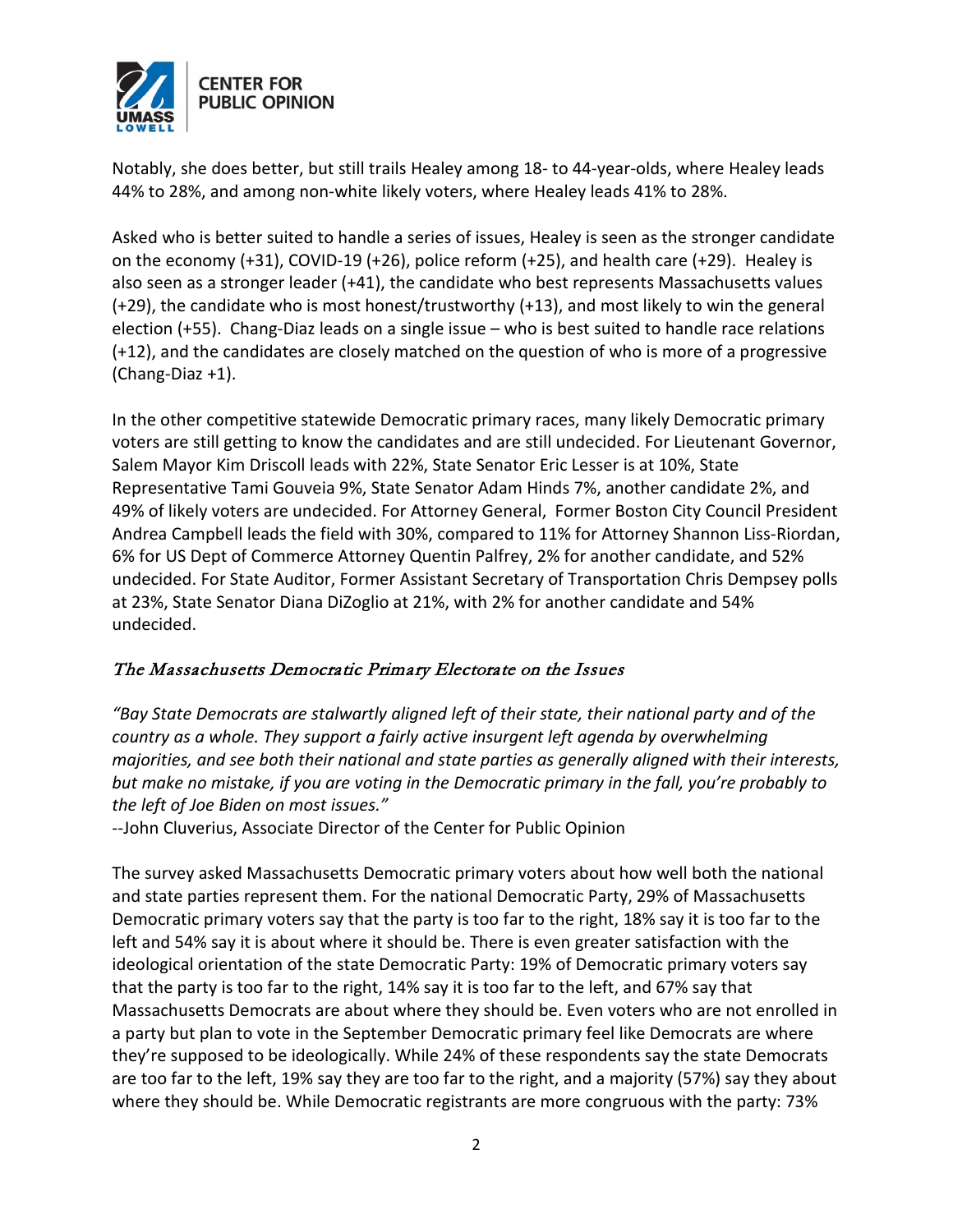

say about right, 19% say too conservative, and 9% too liberal, many unenrolled voters have meaningful party attachments and liberal policy attitudes.

This is further reflected in the overall issue positions of the primary electorate. Large majorities of Massachusetts Democrats believe that the federal government should cancel all student loan debt (70%), favor a having a single state health insurance plan for all Massachusetts residents (86%), and favor making Massachusetts a sanctuary state, which would prevent law enforcement in the Commonwealth from cooperating with federal immigration enforcement agencies (75%).

### The Popularity of Prominent Public Figures

*"Charlie Baker is likely to leave office as he has spent most of his two terms – as a popular governor with broad bipartisan support from Massachusetts voters. Whether he could have won a third term by working his way through a Republican primary fight that would have been acrimonious, or running as a third party independent, will be left to speculation. But his popularity and reputation, as a moderate Republican governor, especially among Democrats, is something peculiar in these increasingly partisan times."*  --Joshua J. Dyck, Director of the Center for Public Opinion

"*Outside of the gubernatorial primary, the nomination contests for statewide office are anybody's game. Less than a quarter of likely voters know enough about the candidates for lieutenant governor, attorney general, or state auditor to form an opinion about them. That's what the campaign is for: getting voters to know you and winning them over."=* --John Cluverius, Associate Director of the Center for Public Opinion

While Charlie Baker, the incumbent Republican Governor of Massachusetts has opted not to run for another term, he remains quite popular among Massachusetts Democrats. Among likely Democratic primary voters for this September's election, he enjoys a 78% approval rating (37% strongly approve, 41% somewhat approve), with only 23% saying disapprove (16% somewhat disapprove, 7% strongly disapprove). To put these numbers in context, Baker is as popular among Massachusetts Democratic primary likely voters as President Biden, who has an 80% approval rating (39% strongly approve, 41% somewhat approve). Perhaps here we see a glimpse into why Baker may not be running again. In **previous polling**, we found that Baker was more popular among Democrats than Republicans in Massachusetts. While he would be a formidable general election candidate, it may have become increasingly difficult for him to contest a Republican primary.

Baker's favorability rating, a net +51 (70% favorable, 19% unfavorable), has come down from a high of +70 in August of 2020, but still compares favorably with Massachusetts' two Democratic Senators, Elizabeth Warren, +58 (74% fav, 16% unfav) and Ed Markey, +57 (69% fav, 12%